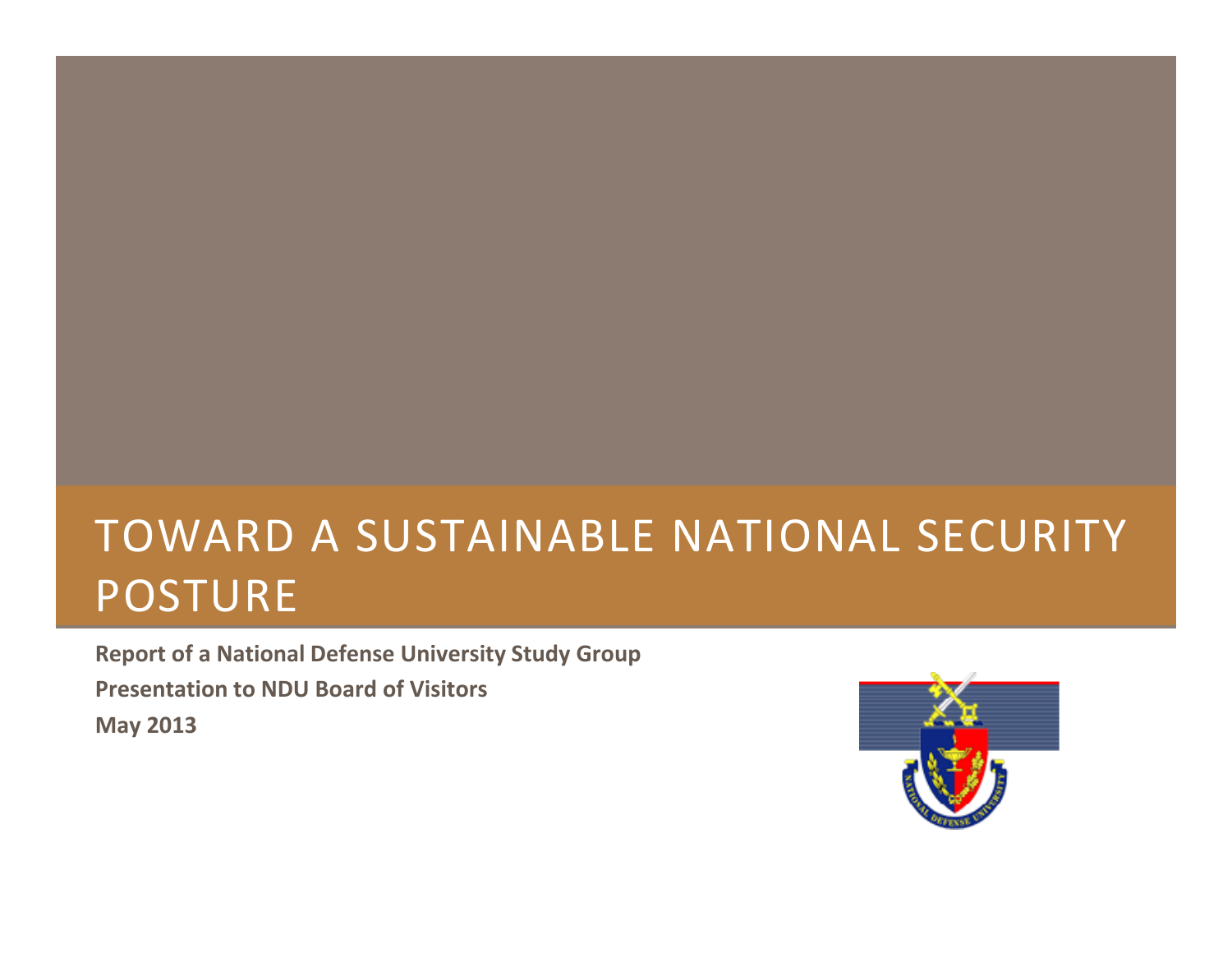- 
- Several publications highlight rising fiscal and<br>geopolitical challenges for U.S. NSS<br>Chairman Dempsey indicates concern about ends-<br>means gap in U.S. defense policy<br>
o Chairman's Strategic Seminars
	- *Chairman's Strategic Seminars*
- $\blacksquare$  Following publication of 2011 *Washington Quarterly* essay on "strategic insolvency," J‐5 asked NDU to investigate high‐level strategic response
- ■ Cross-NDU team of regional and functional specialists
- ■ Three month core research & writing period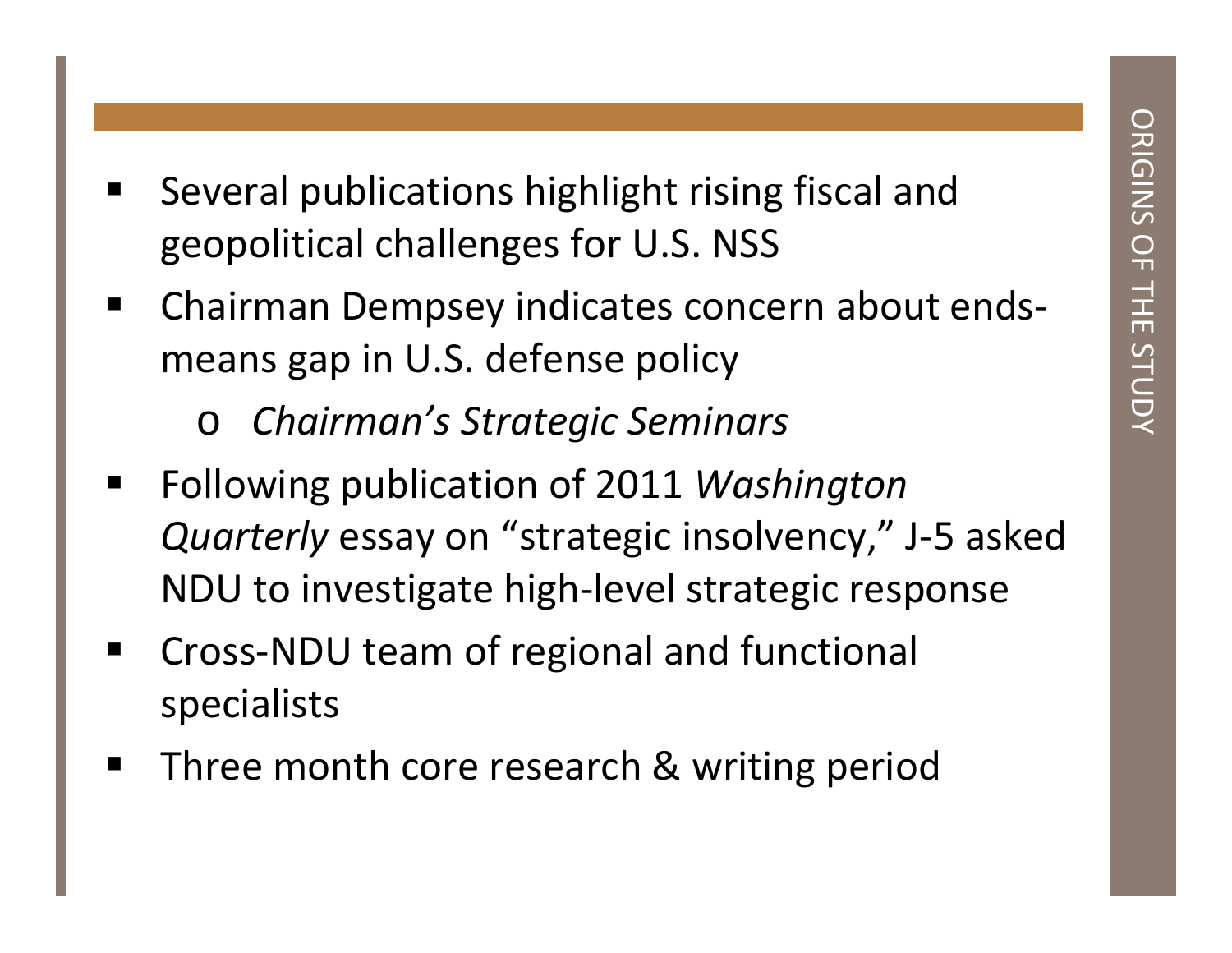- 
- Relatively low direct threat but wider *range* of potential threats. Era<br>
 Relatively low direct threat but wider *range* of potential threats. Era<br>
 Increasingly multipolar or "multinodal" system; more states become
- 
- 

### *Selected Implications*

- 1. Uncertainty demands fungible, flexible capabilities.
- 2. Resolving the ends‐means gap by abandoning *ends*—commitments—risks creating higher insecurity, given the significance of the U.S. world role. Best way forward is revised *ways*.
- 3. Becoming more aligned to the nature of the environment will produce more security than the size of budgets or forces.
- *4. Time* is key variable; if on our side, changes the calculus of strategic requirements.
- 5. We need <sup>a</sup> revised theory of stand‐off strike/retaliation that encompasses more domains.
- 6. Any sustainable strategy must bring rising powers into the management of the international system in more profound ways.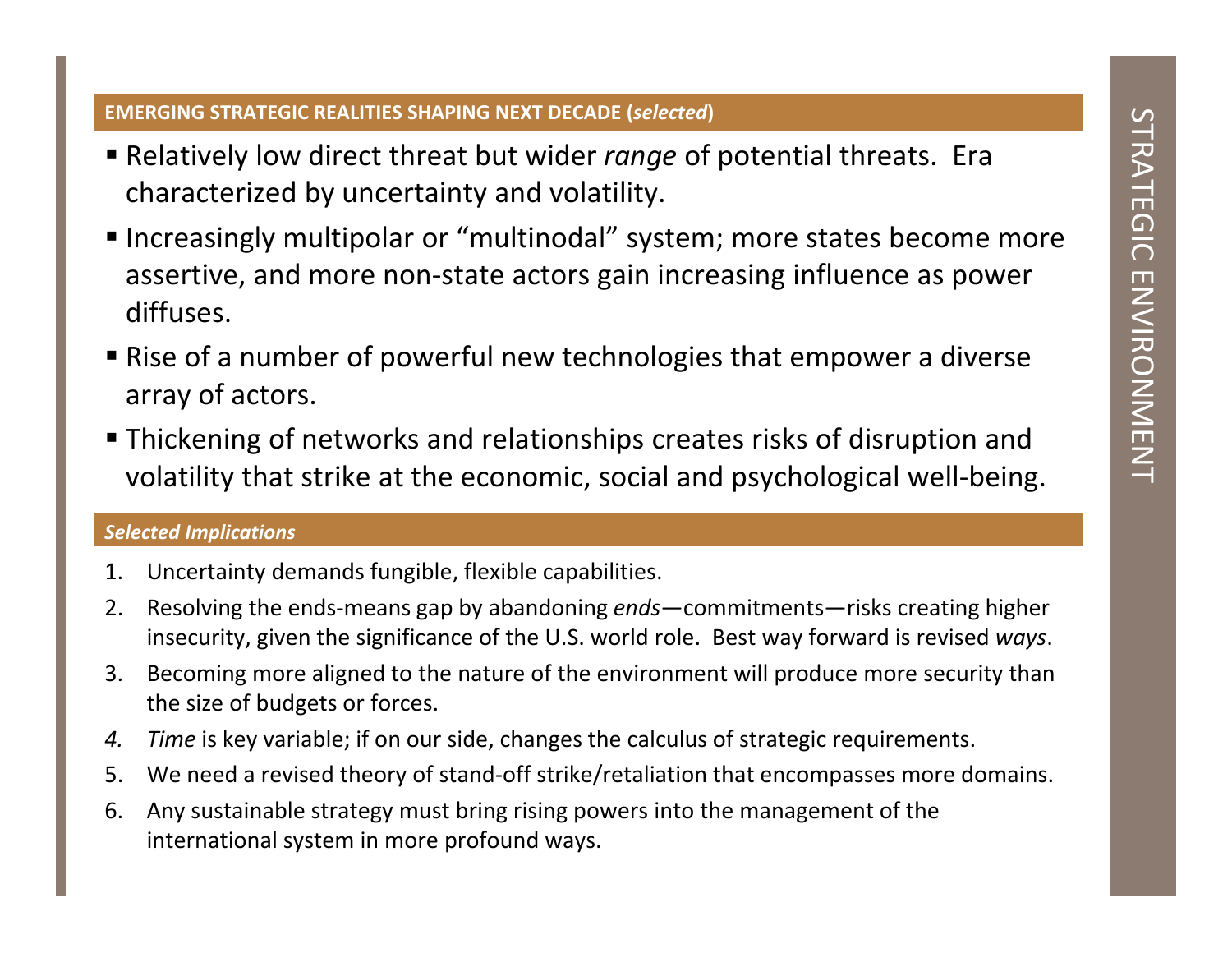- 
- 
- 
- A U.S. GLOBAL ROLE APPROPRIATE TO ENVIRONMENT: A STRATEGY OF "DISCRIMINATE POWER"<br>
 Basic requirement: Continued global leadership in more limited, targeted, discriminate ways<br>
 From primacy and dominance to catalytic, c



Pursue **targeted, catalytic areas of competitive advantage** that we bring to challenges and relationships



Pursue **existing goals in more targeted, innovative ways**; become more discriminate inapplication of power



**Enable, allow and spur others to do more** in multinodal and shared approach to leadership; "forward partnering"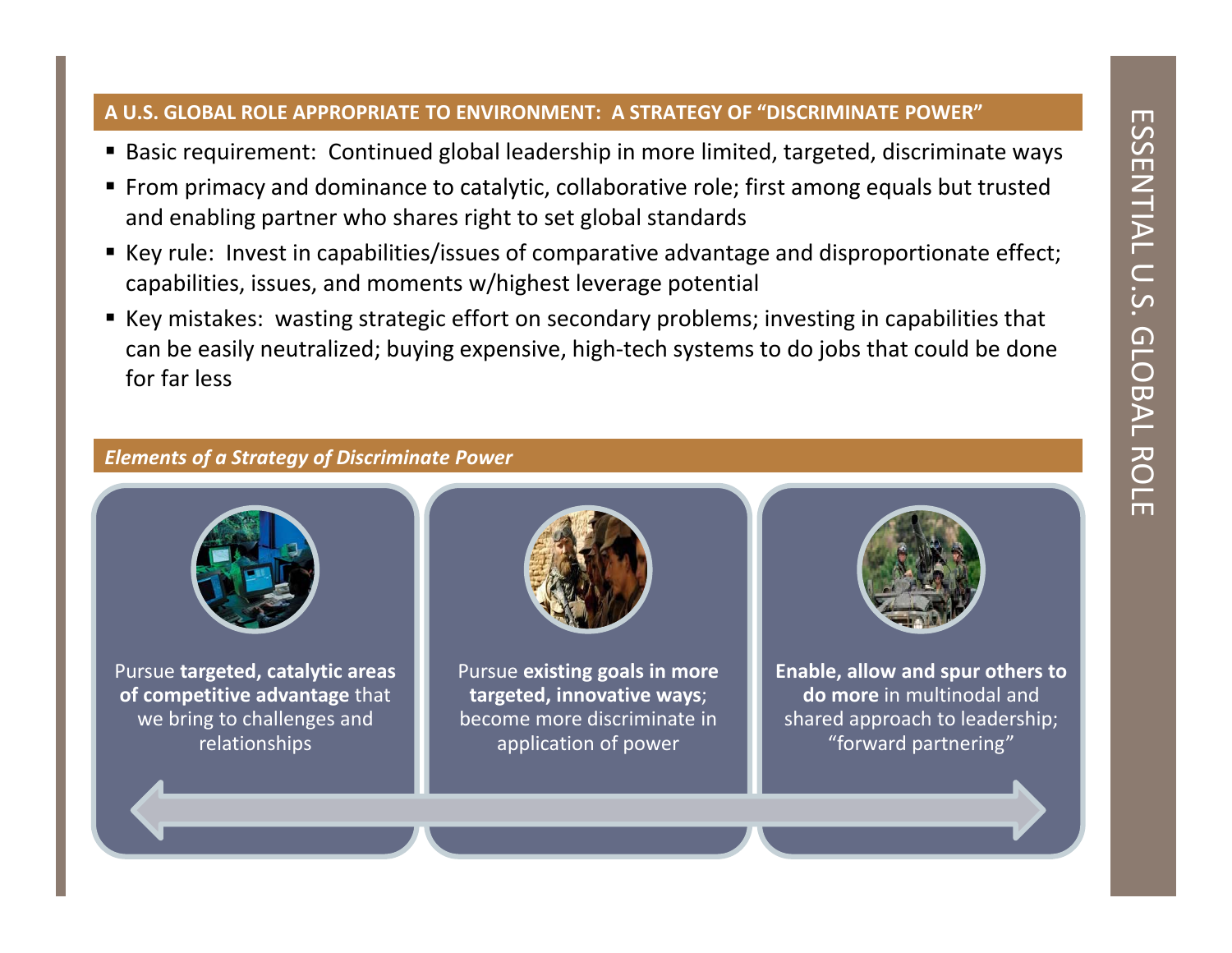

### **CATEGORY ONE: WHERE TO RETHINK**

- Forward presence: From large‐scale deterrence to "forward partnering"
- Technology and acquisition: From highest tech to high‐low strategy seeking wedge capabilities (space, modest #/high end tacair, C4/ISR, timely stand‐off strike etc)
- Concepts of operation: From dominant/aggressive to discriminate and defensive
- Maritime assets: Preserve but rebalance toward survivable and collaborative
- Nuclear weapons: Sustain but rethink numbers, doctrine, modernization plan

### **TWO: WHERE TO INVEST**



- Nontraditional security requirements: Cyber, space, bio, general resilience
- Non‐military instruments of power (diplomatic, economic, presence, info)
- Sources of global awareness: C4/ISR, knowledge, intel
- Classic Special Warfare forces
- Timely stand‐off strike
- Intellectual foundations: Education, training, research
- RDT&E Funding



### **CATEGORY THREE: WHERE TO TAKE RISK**

- Large‐scale, short‐notice ground operations (rely more on reserve component)
- Ability to conduct more than one simultaneous major contingency
- Specific capabilities/platforms: Active‐duty ground forces; large numbers of most advanced new tactical air; numbers of carriers